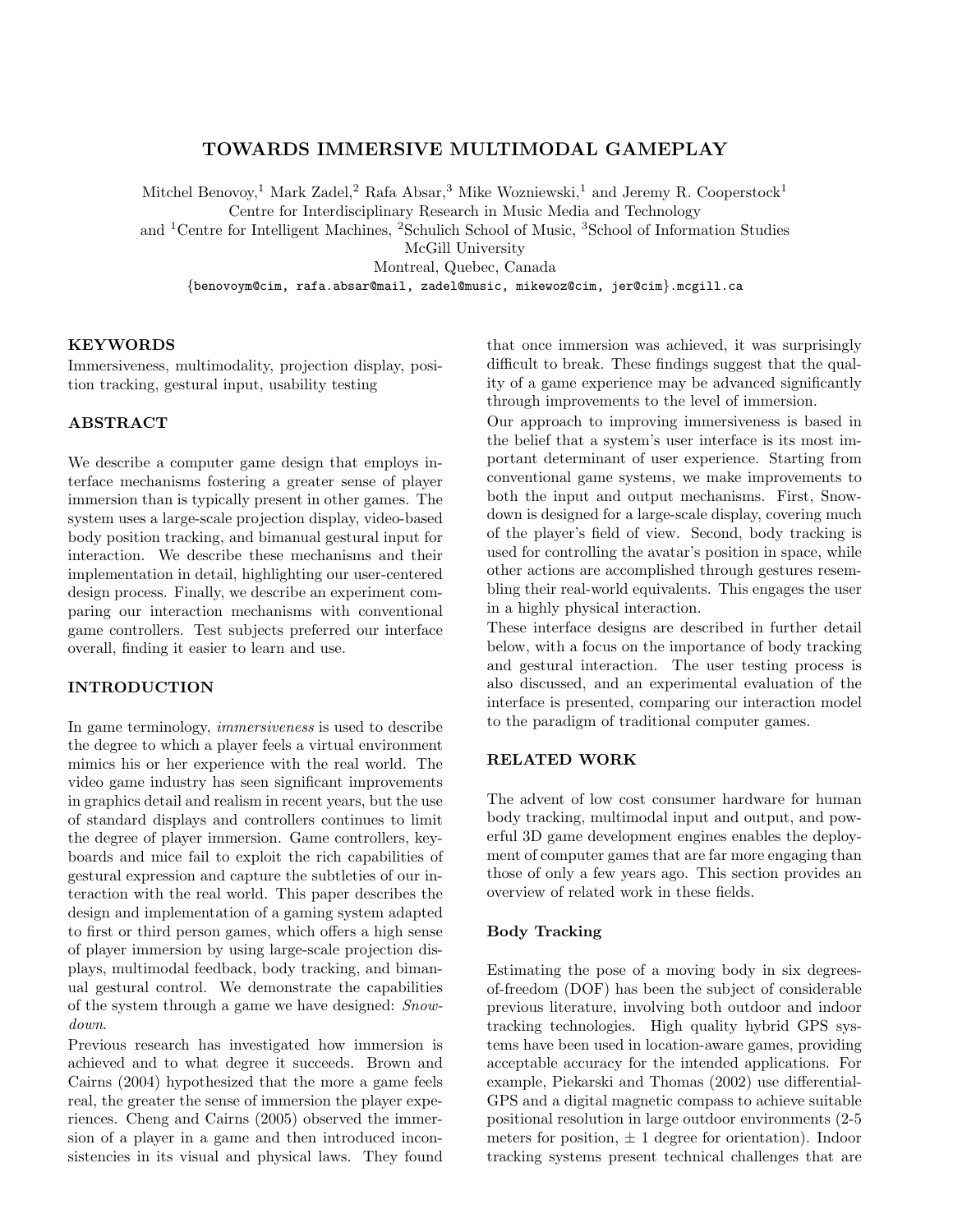often resolved with cumbersome or expensive infrared (IR) or radio (RF) systems (Want and Hopper, 1992; Philipose et al., 2000). Active Badges, introduced by Want and Hopper (1992), and similarly, the Local Positioning System (Shen et al., 2004) emit a unique optical signal at a regular frequency. Sensors or cameras mounted at fixed positions process the received signals to determine the identity and location of each tag, typically corresponding to a unique user. Such approaches are limited by the range of the optical signal, sensitivity of the receiver, in particular to ambient illumination, and occlusion effects, which often require installation of multiple receivers throughout the environment. For indoor environments, vision-based methods are generally less expensive and easier to deploy. Piekarski and Thomas (2002) use a fiducial marker system to register body position when the user enters into a building. An upward-pointing camera, mounted on the user's backpack observes fixed sized markers and from their geometry, determines position and orientation. Motivated by the ease of use, low cost, and flexibility of this approach, we implemented a similar tracking method for players in Snowdown.

## Multimodality

The HCI community has long maintained that major improvements in computing will be related not just to processing speed, but to interaction, responsiveness and transparency (Corradini et al., 2003; Dray, 1995; Carrol, 2002). One approach to interface improvement is to employ multimodal interaction techniques (Bernsen, 2002). For example, the PlayStation EyeToy (Sony, 2005) uses a webcam connected to the game console to track gestures using an illuminated wand held in one of the user's hands. The device allows the user to point and activate virtual objects, navigate through menus, and drag-anddrop content from one location to another using manual gestures. Furthermore, combining visual and auditory feedback in a location-based quiz game (Klante et al., 2005) was seen to result in improved performance and positive user experience. Our game takes a similar approach, incorporating both audible and visual cues as feedback wherever our usability tests indicated this to offer an improved experience. Bimanual input offers additional benefits, including time-motion efficiency through the increased degrees of freedom and a decrease in cognitive load (Leganchuk et al., 1998).

## DESIGN AND IMPLEMENTATION

Snowdown uses a simple game concept, a snowball fight, that can be grasped easily by non-gamers, permitting a wide audience to begin playing without any instruction. As a research project, our goal was not the development of the game as a commercially viable end-product but as a study of the interaction experience and immersion paradigm offered by consumer technologies available today. However, one could imagine such a system eventually being deployed in public entertainment centres or home entertainment rooms. The physical space requirements of our prototype system are roughly fulfilled by the size of large living rooms.

Each player attempts to throw snowballs at the opponent, scoring points and lowering the opponent's health with every hit. Snowballs are gathered by a shoveling gesture. Players can also block incoming snowballs by raising a shield or ducking, both enacted by their corresponding physical gestures. The game ends when either player's health drops to zero. Players are represented by avatars, seen on the projected display from a thirdperson view of the environment, as illustrated in Figure 1.

The game uses two Wii-controllers (or Wiimotes) (Nintendo Wii Remote, 2007) as primary input devices. A fiducial tracking system, described in Section 3.3, tracks the three-dimensional position of both players, driving the on-screen characters. In the event that the tracking system is not deployed, alternatives were implemented to control player motion and other actions using only the Wiimotes.



Figure 1: In-Game Screenshot – The players can be seen standing in front of a snow fortress, which provides cover from the opponent's snowballs.

# Gestural Interaction

An important objective of our game design was that interaction with the game should feel natural to the user. We thus make extensive use of real-world physical gestures, leveraging the kinesthetic feedback these provide, as well as audio and visual feedback from the game engine, to enhance the feeling of immersion. The actions used for throwing, shoveling, and activating the shield are relatively large-scale in motion. This both physically engages the user with the game and aids in gesture recognition, which is performed using only the onboard accelerometers of the Wiimotes. The gestures are illustrated in Figure 2 and described below.

Throwing The dominant hand swings overhead, ending with a quick snap, releasing the snowball.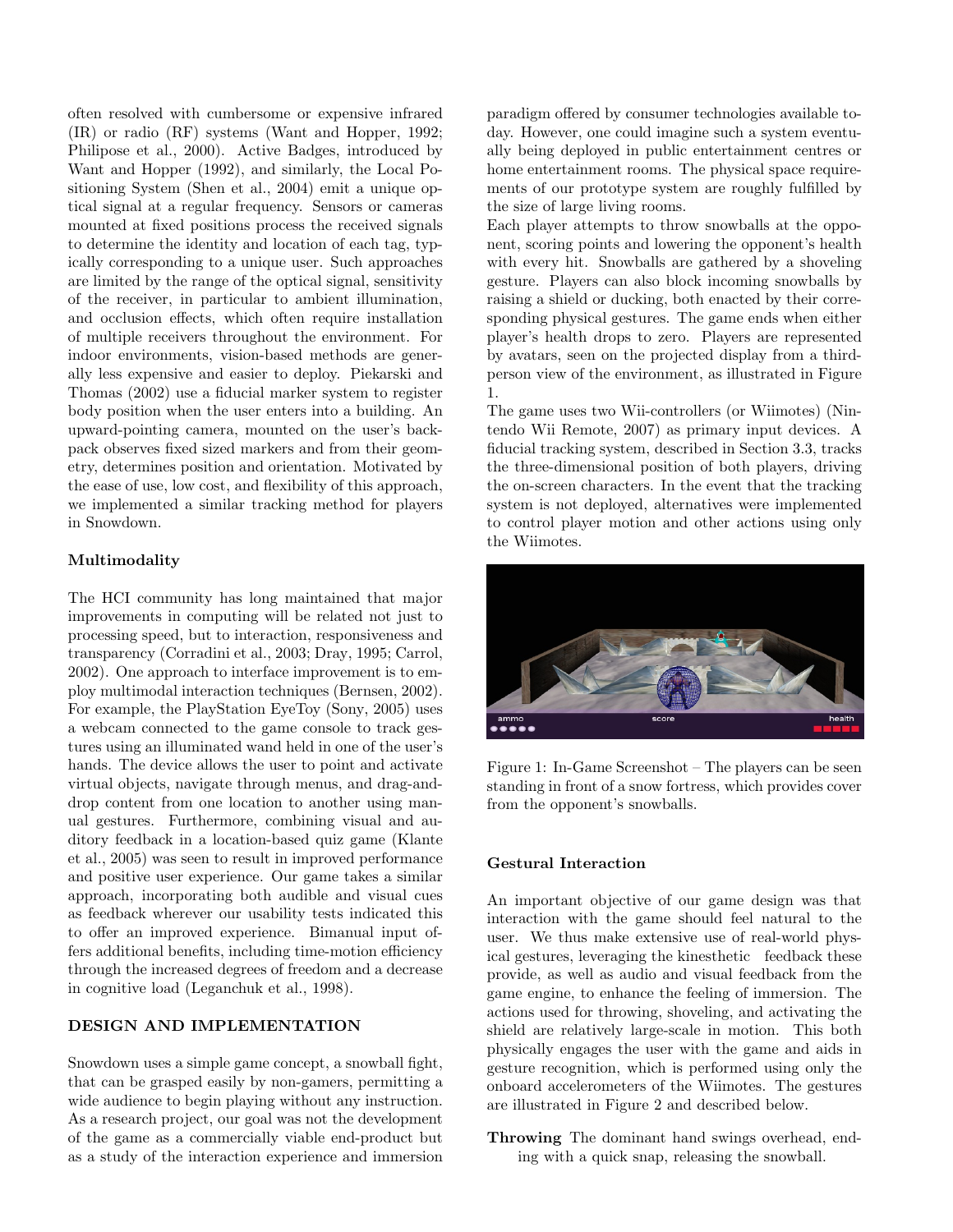- Shoveling The non-dominant hand jerks toward the ground twice in succession, as if thrusting into the snow.
- Blocking/Shield Both hands are crossed and held in front of the player's chest. To disengage, both hands are pointed toward the ground. The rationale for the choice of this somewhat unnatural gesture is provided below.

The two main features used for gesture recognition are the inclusion of a jerking motion and sensing the force of gravity on the controllers. These can be detected reliably using simple algorithms; for example, a large spike in the accelerometer data is indicative of either a throwing or shoveling gesture. The shield gesture detector looks for gravity acting on the controllers in a certain direction. For this gesture, added recognition robustness is achieved if both hands perform clearly distinguishable actions. In all cases, the accelerometer data is converted to spherical coordinates before processing. This permits an easy identification of the direction in which force is being applied to the controller. Forces can only be measured with respect to the Wiimote casing, so we assume that the controllers are held in their typical orientation. Obvious problems with recognition accuracy result when this assumption is violated.

## Evolution of the Gestural Vocabulary

The gestures evolved over the course of project development due to technological constraints. This evolution serves to illustrate the limitations of gesture recognition using only accelerometer data, as well as what designs may be more challenging. We had originally intended to provide each player with a virtual shovel, held in the non-dominant hand. This would be used both for picking up snowballs with a real-life shoveling action and acting as a shield when raised. However, because accelerometer data can only sense relative forces and orientations, these gestures proved difficult to detect. In particular, without the absolute position of the controller available, it was not possible to place the shield correctly in space.<sup>1</sup> For ease of prototyping, gesture parsing was carried out in Pure Data (Puckette, 1996), using the Wiimote external (Wozniewski, 2007) to obtain sensor information. The gesture messages are forwarded to the main C++ game application using a UDP loopback socket architecture, supported natively by Pure Data. Further improvements to gesture recognition would be possible using machine learning techniques such as neural networks or discriminant analysis.

#### Video-Based User Tracking

To track the players in 6 DOF, we implemented a videobased system utilizing fiducial markers, as pictured in Figure 3. The markers can be any asymmetric patterns surrounded by a black square. To reduce cost and implementation complexity, the markers are detected by a single head-mounted camera oriented toward the ceiling, as shown in Figure 4. In our system, we distributed 26 markers, each measuring 8 x 8 cm, over a ceiling area of approximately 4.5 x 2 m. Using the freely available ARToolkit API (2007), a program was developed that analyzes each captured frame to find markers and output the position and pose of the camera with respect to the detected marker.



Figure 3: Prototypical Fiducial Marker

Once the physical pose of the player is computed, the avatar is updated accordingly. At present, we only map the positional  $x, y$ , and  $z$  coordinates, as the roll (x-axis rotation) and pitch (y-axis rotation) parameters were found to be unstable. The z (height) value is used as an indication of the player's crouching state. The mapping scales physical parameters to fit the range of motion in the virtual space, using the same scaling factor to each axis for coherency. This implies that the allowable virtual play area should be proportional to that of the physical space. No kinesthetic animations, such as throwing or shovelling motions, were portrayed by the avatar.

Our prototype implementation operates at 15Hz on an Athlon64 1.6Ghz system combined with a Unibrain Firei Firewire camera. Worst-case tracking inaccuracy constrained to translational movements was measured as approximately 10 cm in all directions at a distance of 1.6m from the ceiling. Unfortunately, any out-of-plane rotation of the camera results in significant positional error, due to numerical instability in the transformations employed by the fiducial marker tracking (the developers of this API have indicated that a revision to address this problem is forthcoming). Although we instructed our participants to avoid tilting their heads during testing, this constraint is clearly unacceptable for an immersive

<sup>&</sup>lt;sup>1</sup>This could be resolved by the addition of an absolute orientation sensing device, such as Nintendo's recent unveiled Wii MotionPlus add-on.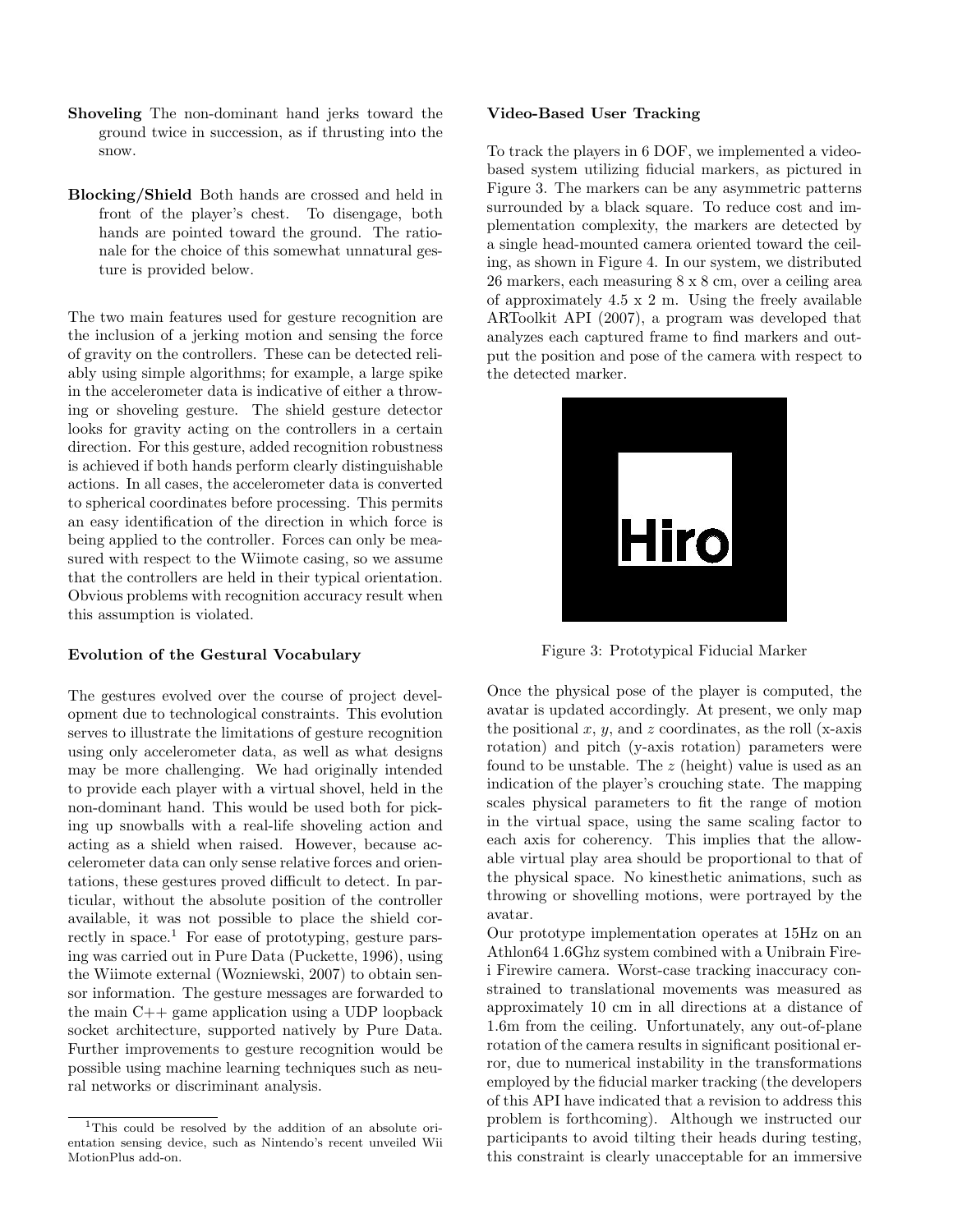

Figure 2: Example Interaction Gestures

game experience.

Although beyond the scope of our work, increased accuracy and robustness could be obtained by combining Kalman filtering and robust statistical methods (Park et al., 1999).



(a) Tagged Ceilling (b) Head-Mounted Camera



# USER TESTING AND EVALUATION

Before committing to any design decisions, we iteratively evaluated and refined the system to address usability issues. This was accomplished by a series of tests as the game evolved from a low-fidelity prototype to a fully functional one. Since the overall concept diverged significantly from conventional game interaction, our usability testing required different paradigms.

Whereas most games or software applications require physical contact with the system through standard input devices, such as a keyboard, mouse, gamepad, joystick or even touchscreen, each of which have familiar affordances, our game design involves minimal use of familiar objects such as buttons or keys. Using gesture recognition and body tracking as the main means of input, we cannot assume a high likelihood for transfer of knowledge from other interactive computing applications. However, we consider this an advantage, since our goal is to exploit the gestural vocabulary from real-life interaction with everyday physical objects.

Following established principles of user centered design, we first developed a low-fidelity 3D prototype (Snyder, 2003) adequate for testing the system design on users. This took the form of a game environment built from styrofoam, cardboard and toy figures, and incorporated visual and audio output using the Wizard-of-Oz technique (Salber and Coutaz, 1993). A snapshot of the physical mock-up of the game and one of the user test sessions is shown in Figure 5. From this initial prototype testing phase, we evolved to a minimal computer prototype and then to increasingly functional ones, each time iteratively testing and incorporating changes.

#### Comparison Between Paradigms

In order to measure the overall effectiveness of bimanual interaction and physical body tracking of our game, we devised an experiment to compare our system to an equivalent keyboard-mouse interface without automated body tracking. The goal was to measure and assess different aspects of gameplay, immersion and overall user experience, both quantitatively and qualitatively.

## Overview

In the keyboard-mouse setup, pointing and selecting the various menu items is accomplished with the mouse while snowball fighting gameplay is limited to keyboard entry. Predefined keys were assigned to navigate, throw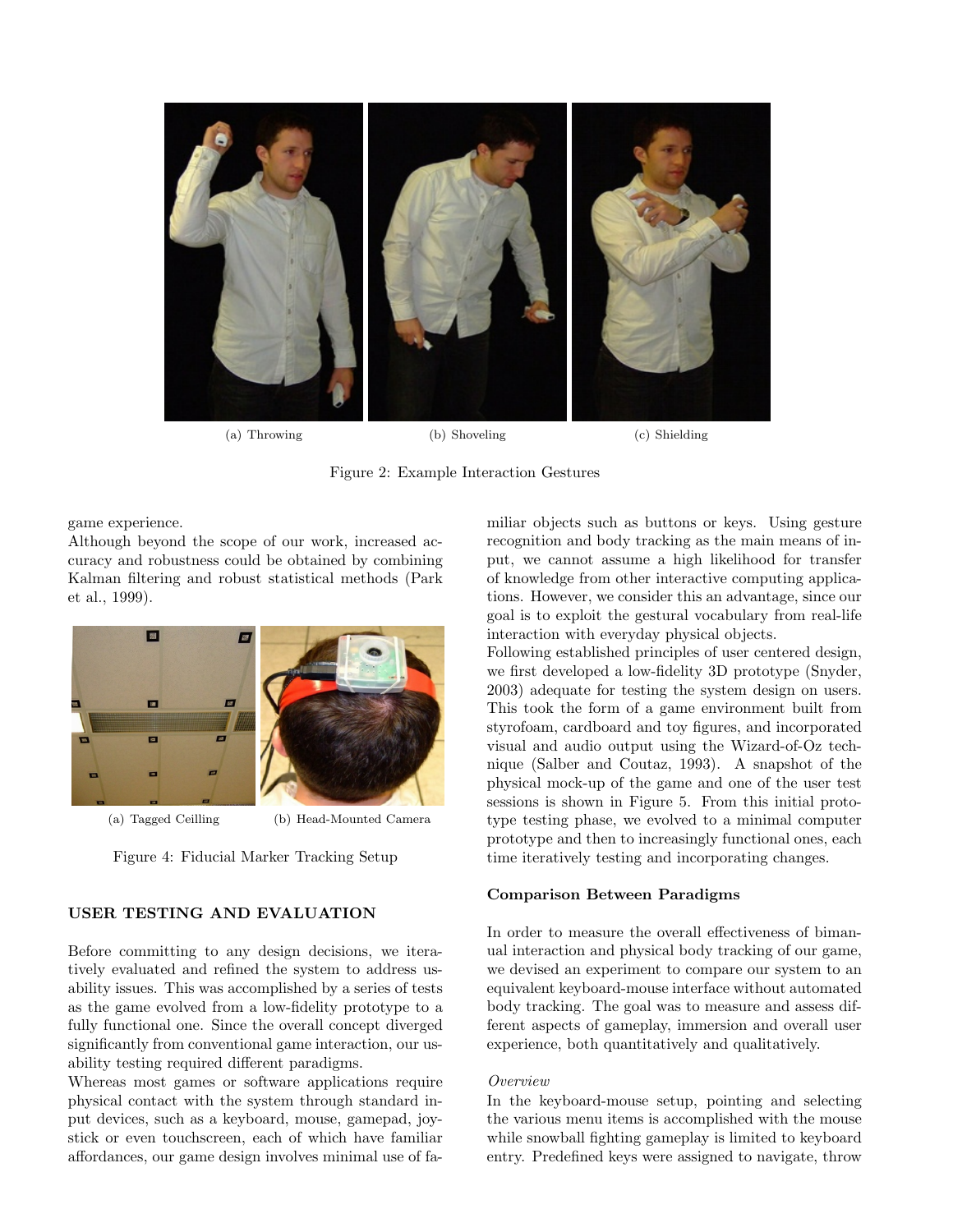a snowball, crouch, activate shield, collect snowballs or pause the game. When possible, these key mappings were chosen by following the conventions of first-personshooter type games. In the multimodal version of the game, bimanual input and body tracking are used, as previously described. In both scenarios, test subjects were given five minutes to familiarize themselves with the controls by playing the game against a randomly moving opponent. This was followed by a ten-minute trial in which the subject was asked to play (and win) as many games as possible within the allocated time. A post-test questionnaire was administered to each participant to rate different aspects of gameplay and immersion. The subjects were asked to give a subjective rating, on a scale of 0 to 5, of the level of immersion, level of enjoyment, and ease of learning. This was followed by an informal open-ended interview where the participants were encouraged to share their impressions of the two systems and qualitatively characterize them.

#### Participants

Seven participants (four male and three female) aged between 20 and 49, each with varying levels of gaming experience were studied. All had at least five years of computing experience and indicated themselves to be moderate to frequent computer game players. The style of games they preferred varied from sports to roleplaying to action games, but all indicated mainly using the keyboard and mouse to play, with one user also having limited experience with a game controller similar to a Sony PlayStation type controller.

### Results

The multimodal version of the game was preferred by all test subjects, some of whom commented on what they called a "refreshing new gameplay experience". Ratings for both the level of immersion (4.6 out of 5) and level of enjoyment (4.1 out of 5) were rated higher than the keyboard-mouse equivalent (3.3 and 3.1, respectively). Similarly, the multimodal system was judged to be easier to learn, receiving a score of 4.8 vs. 3.1 for the keyboard-mouse version. These results are all found to be statistically significant ( $p < 0.01$ ) using Student's ttest. These results are summarized below in Table 1. Interestingly, there was little difference between the averages of number of games won in the ten-minute trials for the multimodal and keyboard-mouse versions of the game, which were 13 and 15, respectively, and not statistically significant ( $p > 0.05$ ). This suggests that winning a game and enjoying the actual gameplay should be viewed independently. Clearly, the kinesthetic advantages of the multimodal version led to a more effective user experience, but not necessarily improved competence. . The informal interview provided added insight to the user's experience. Most participants vocally expressed the "natural feel" and "intuitiveness" of the multimodal system. Although none of the users commented on the inaccuracies of the motion tracking, two participants mentioned the lack of robustness for the shield activation gesture. No quantitative evaluations of the gesture recognition rate was performed. As a cautionary note, one user mentioned that the physical effort required to accomplish some of the gestures might lead to fatigue, and thus, require him to stop playing earlier than with the keyboard-mouse setup. This, of course, is a natural and expected consequence of our intended interaction paradigm. Another user questioned the practicality of the tracking system for home use, given the space requirements. With regard to areas for possible improvement, greater robustness of gesture recognition, improved graphics effects, and incorporation of the haptic feedback capabilities of the Wiimotes were suggested, the last by veteran gamers.

Table 1: Subjective Rating Results of Game Playing Modalities

|                    | Multimodal | Keyboard-Mouse |
|--------------------|------------|----------------|
| Level of immersion | 91%        | 66%            |
| Level of enjoyment | 82\%       | 62%            |
| Ease of learning   | 96%        | $62\%$         |

# CONCLUSION AND FUTURE WORK

We have presented the design and implementation of a computer game intended to give players a more immersive experience than is typically possible with standard input and output devices. This is done by exploiting the capabilities of gestural control through the Wiimote, tracking of body position, and incorporating a large-scale projection display. User testing found a significant preference for our combination of input and output modalities, although future possibilities exist to enhance the level of multimodality and immersiveness of the game, including the use of spatialized audio, stereo video, and haptic feedback. As a benefit to future game developers, more extensive studies with a broad range of gamer types will be helpful to determine the value of each of the multimodal features of the system in isolation, as well as the cognitive load introduced through their combination, in particular in a highly interactive gaming environment. This latter concern has potential implications to a wide variety of applications beyond that of games.

In further development, it will be desirable to tune the current set of gestures, ideally with the goal of matching them more closely with their real world analogs. The interaction can also be expanded with additional actions, mapped to other motions appropriate to the game context. Major enhancements will include the incorporation of continuous parametric information from the gesture recognizer to drive the game elements more responsively and the use of pattern recognition techniques to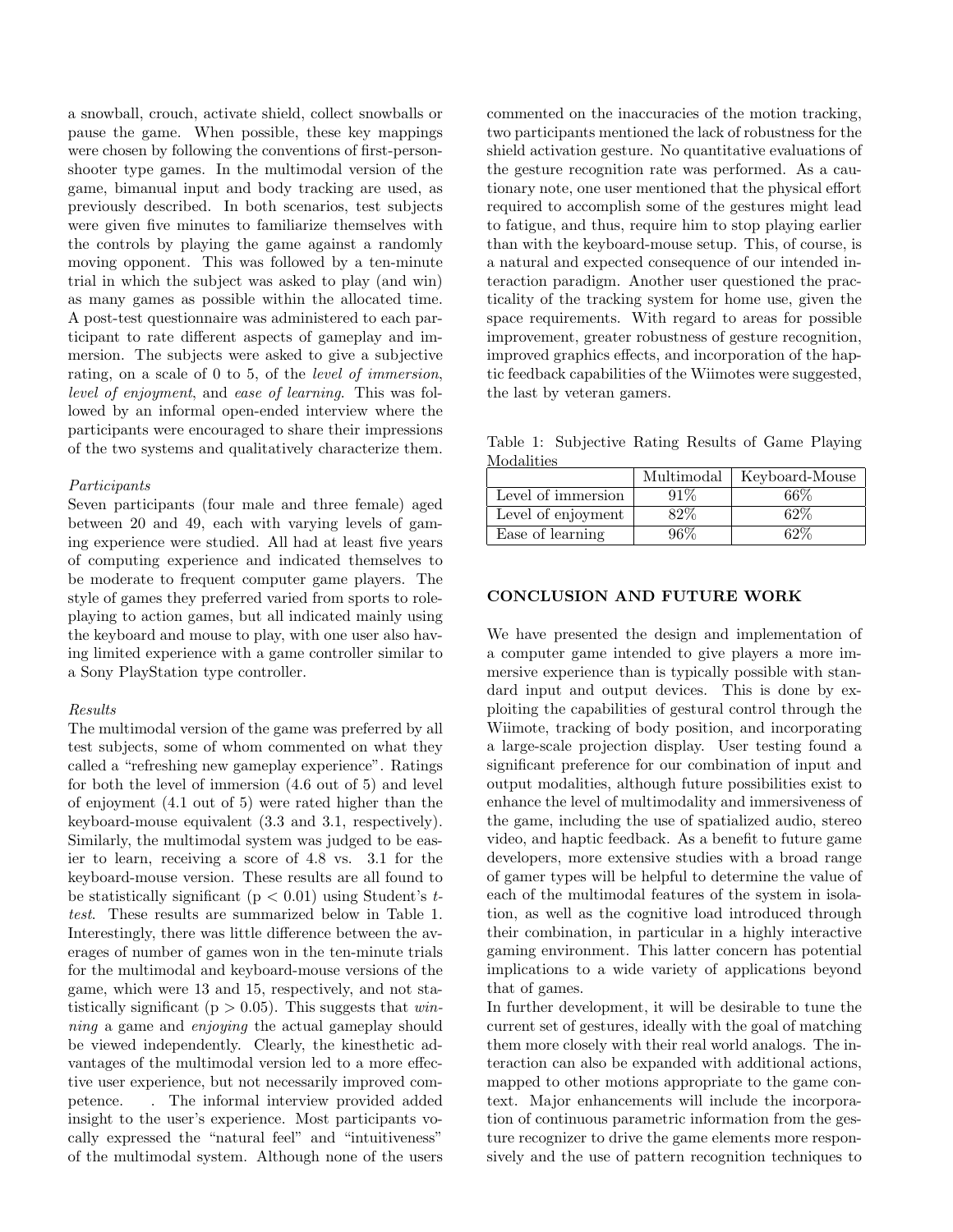

(a) Physical Mock-Up (b) Wizard-of-Oz Testing Technique – The tester (crouching) controls the physical avatar to mimic the test subject's actions.

Figure 5: Usability Evaluation

improve recognition performance.

## REFERENCES

- ARToolKit, 2007. http://www.hitl.washington.edu/ artoolkit.
- Bernsen N., 2002. Multimodality in language and speech systems: From theory to design support tool, Kluwer Academic Publications. 93–148.
- Brown E. and Cairns P., 2004. "A grounded investigation of game immersion". In Proceedings of Conf. on Human Factors in Computing Systems (CHI).
- Carrol J.M., 2002. Human-Computer Interaction in the New Millenium, ACM. xxvii–xxxvii.
- Cheng K. and Cairns P., 2005. "Behaviour, realism and immersion in games". In Proceedings of CHI 2005.
- Corradini A.; Mehta M.; Bernsen N.O.; Martin J.C.; and Abrilian S., 2003. "Multimodal input fusion in human-computer interaction". In Proceedings of NATO-ASI Conf. on Data Fusion for Situation Monitoring, Incident Detection, Alert and Response Management.
- Dray S., 1995. "The importance of designing usable systems". interactions, 2, no. 1, 17–20.
- Klante P.; Kroesche J.; and Boll S.C., 2005. "Evaluating a mobile location-based multimodal game for firstyear students". In Proceedings of SPIE.
- Leganchuk A.; Zhai S.; and Buxton W., 1998. "Manual and Cognitive Benefits of Two-Handed Input: An Experimental Study". ACM Transactions on Human-Computer Interaction, 5, no. 4, 326–359.

Nintendo Wii Remote, 2007. http://wii.nintendo. com/controller.jsp.

- Park J.; Jiang B.; and Neumann U., 1999. "Visionbased Pose Computation: Robust and Accurate Augmented Reality Tracking". In Proceedings of the 2nd IWAR'99, IEEE Computer Society.
- Philipose M.; Fishkin K.P.; Fox D.; Hahnel D.; and Burgard W., 2000. "Mapping and Localization with RFID Technology". In Proceedings of IEEE Intl. Conf. on Robotics and Automation.
- Piekarski W. and Thomas B., 2002. "ARQuake: the Outdoor Augmented Reality Gaming System". Communications of the ACM, 45, no. 1, 36-38.
- Puckette M., 1996. "Pure Data". In Proceedings of the Intl. Computer Music Conf. 269–272.
- Salber D. and Coutaz J., 1993. "Applying the Wizard of Oz Technique to the Study of Multimodal Systems". In Proceedings of EWHCI. 219–230.
- Shen C.; Wang B.; Vogt F.; Oldridge S.; and Fels S., 2004. "RemoteEyes: A Remote Low-Cost Position Sensing Infrastructure for Ubiquitous Computing". In 1st International Workshop on Networked Sensing Systems. 31–35.
- Snyder C., 2003. Paper Prototyping: The Fast and Easy Way to Design and Refine User Interfaces, Morgan Kaufmann.
- Sony, 2005. EyeToy by Sony Computer Entertainment Inc. http://www.eyetoy.com.
- Want R. and Hopper A., 1992. "Active badges and personal interactive computing objects". IEEE Transactions on Consumer Electronics, 38, no. 1, 10–20.